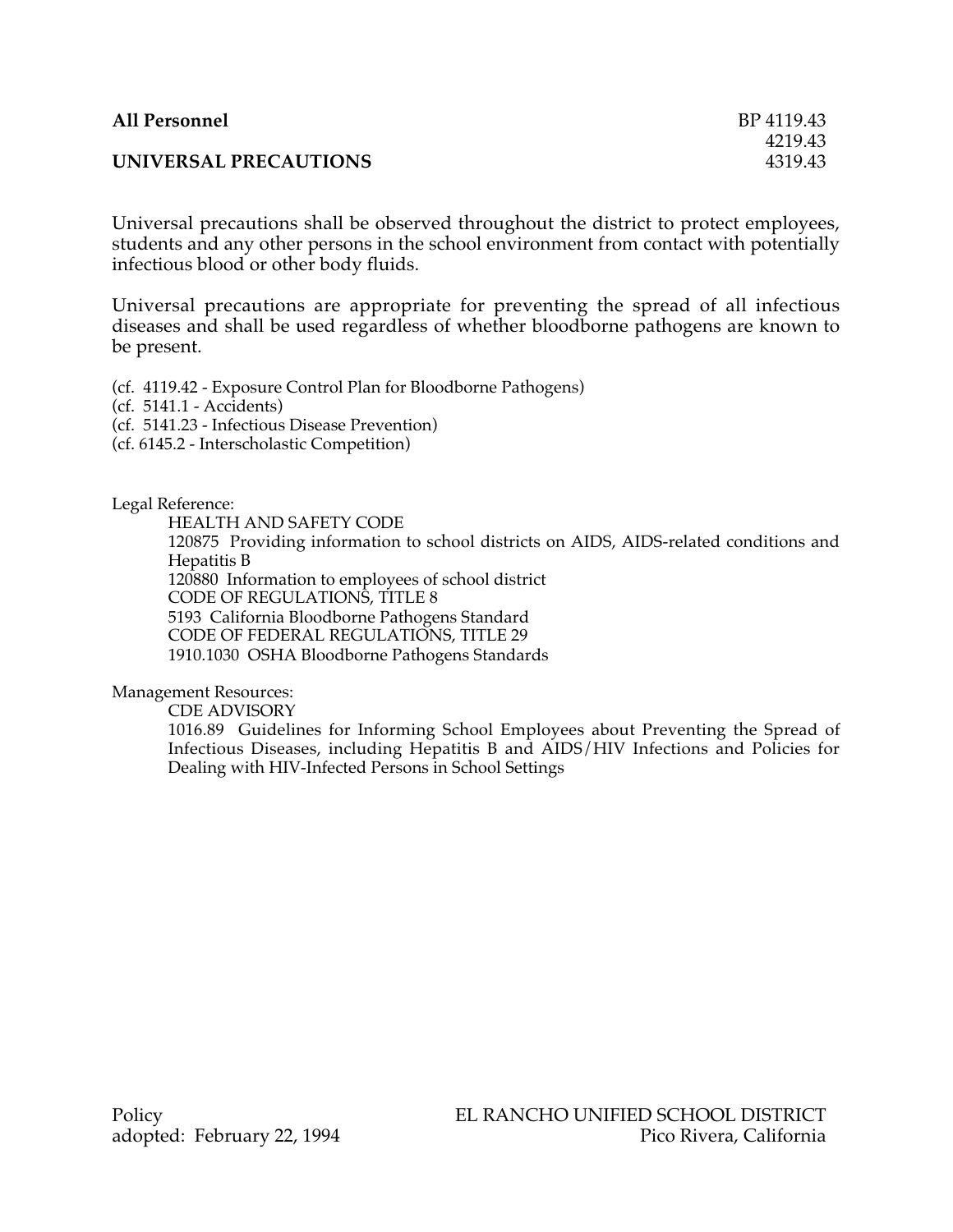| <b>All Personnel</b>  | AR 4119.43 (a) |
|-----------------------|----------------|
|                       | 4219.43        |
| UNIVERSAL PRECAUTIONS | 4319.43        |

"Universal Precautions" is an approach to infection control. According to the concept of universal precautions, all human blood and certain human body fluids are treated as if known to be infectious for HIV, HBV and other bloodborne pathogens. (Title 8, Section 5193)

Human immunodeficiency virus (HIV) and hepatitis B virus (HBV) can be found in blood, semen, vaginal secretions and breast milk. Other body fluids such as feces, urine, vomit, nasal secretions, sputum, and saliva may contain infectious germs that cause other diseases. It is not always possible to know when blood or body fluids are infectious; therefore, all body fluids shall be handled as if infectious.

All students and staff shall routinely observe the following universal precautions for the prevention of infectious disease:

- 1. Wear disposable waterproof gloves whenever you expect to come into direct hand contact with blood, other body fluids, or contaminated items or surfaces. This applies to incidents including, but not limited to, caring for nosebleeds or cuts, cleaning up spills, or handling clothes soiled by blood or body fluids. Do not reuse gloves. After each use, remove the gloves without touching them outside and dispose of them in a lined waste container. Gowns or smocks should also be worn if you anticipate soiling of clothes by body fluids or secretions.
- 2. Wash your hands and any other contacted skin surfaces thoroughly for 15 to 30 seconds with dispensable soap and warm running water, rinse under running water, and thoroughly dry with disposable paper towels:
	- a. Immediately after any accidental contact with blood, body fluids, drainage from wounds, or with soiled garments, objects or surfaces.
	- b. Immediately after removing gloves, gowns or smocks.
	- c. Before eating, drinking or feeding.
	- d. Before handling food, cleaning utensils or kitchen equipment.
	- e. Before and after using the toilet or diapering.

When running water is not available, use antiseptic hand cleanser and clean towels or antiseptic towelettes, and use soap and running water as soon as feasible.